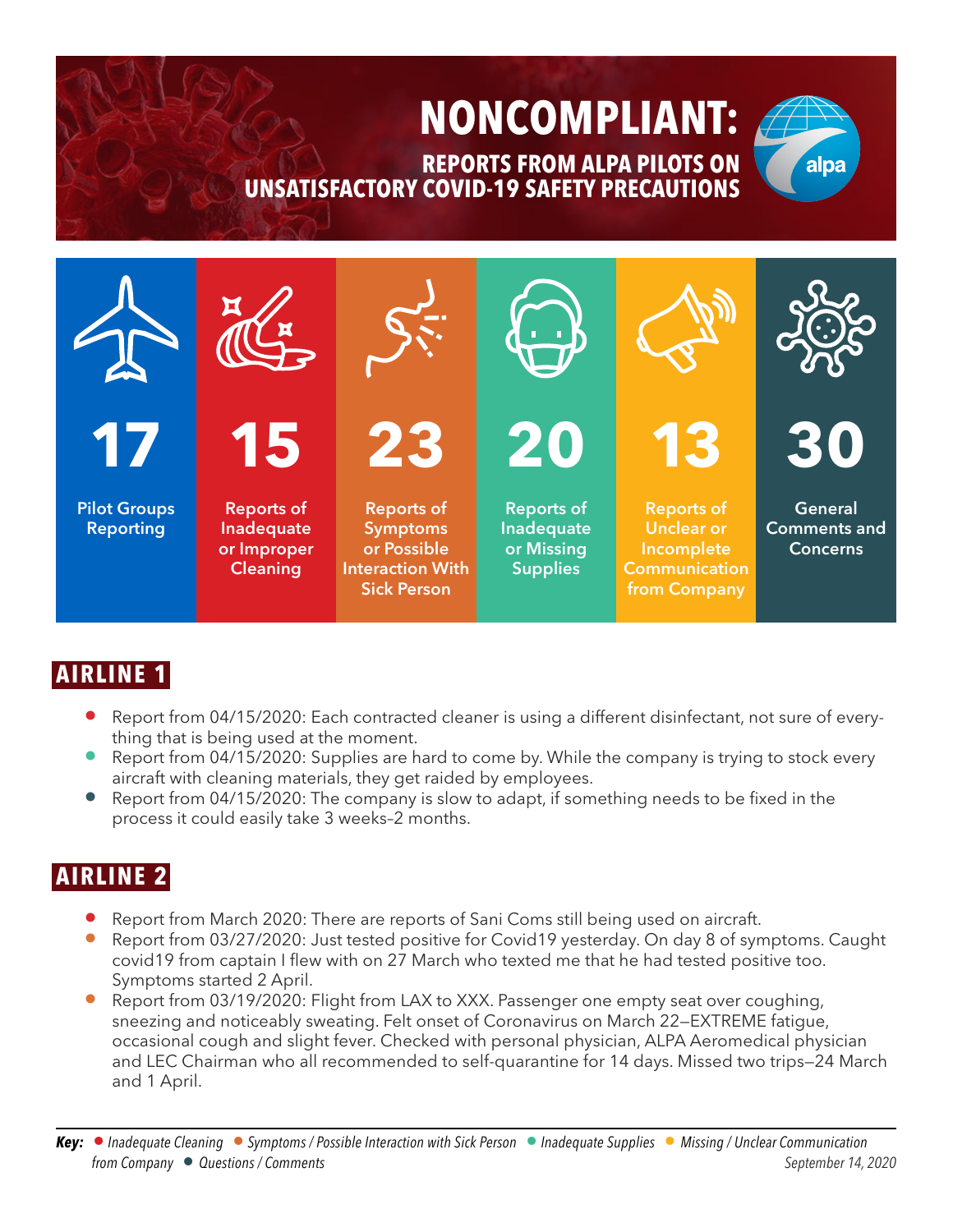

- Report from 03/08/2020: Symptoms started on flight to CDG after layover in NYC. I was seen by a Dr. in my hotel room and called in sick delayed return home. Mild fever, body and heads ache, bad cough. No C19 test available. I returned home when fever broke. When are C19 antibody tests available to see if I had it?
- Report from 04/10/2020: Will wetting a surface with common hydrogen peroxide adequately kill Covid19?
- Report from 04/19/2020: Symptoms on 19 April. Tested on 20 April. Test result positive on 22 April.
- Report from 04/17/2020: There was no Matrix3 wipes onboard the aircraft so we could disinfect the flight deck. Flight Ops published a video saying that all of our aircraft would have them. We did not. We did have two small packets of Purell alcohol wipes for each pilot and gloves for each pilot. That was it.
- Report from 04/18/2020: There were no Matrix 3 wipes onboard the jet. Only Purell wipes (two small packets per pilot) to clean the flight deck. There were gloves as well. According to Flight Ops, there should have been Matrix 3 wipes onboard.
- Report from 04/27/2020: Matrix 3 wipes, the only product to kill the COVID-19 virus was not boarded on the aircraft. Flight Ops weeks ago, in their video, said that every let will have the Matrix 3 wipes onboard. The response from the company is, "we are out of them, and the supplier is having a hard time keeping up". Also, why isn't the union forcing the government and airlines to require each and every passenger to wear a mask? It doesn't make sense to me. ALPA is not doing enough to protect our lives and our family.
- Report from 04/27/2020: Was picked up by the Hotel Airport van at the XXX airport marked "CREW ONLY". The van was completely full of crews, most crews did not have a mask on. We were shoulder to shoulder. If someone had COVID-19, we all will get it. It's very unsafe to come to work every week. I certainly don't feel safe coming to work.
- Report from 04/28/2020: I was on a hotel van this morning from the XXX Airport hotel and the van was so full with crew members that 3 pilot were standing in the aisle of the small van. There were 18 people onboard the van including the driver. The pilots that were sitting were shoulder to shoulder. Most of the pilots were not wearing a mask. If one crewmember had COVID-19, we all will get it on the 10 min. van ride to the airport. I see this over and over. It's not safe to come to work anymore.
- Report from 05/10/2020: Upon arrival at the plane in XXX, there were no matrix 3 wipes and no flight kit cleaning bag. These were supposed to be a no-go item when the plane left XXX.
- Report from 05/09/2020: My observation was that about 50% of the LAS TSA agents were wearing a mask. I know it's not required yet by the TSA agents, but just an observation. It's no wonder that well over 500 TSA agents have COVID-19, because they don't care about their own health or others.
- Report from 05/10/2020: Upon exiting the secure area of the airport, I noticed several TSA workers at the passenger checkpoint were not wearing masks. I realize it's not required yet for TSA to wear masks. I think it's foolish that they are not wearing masks now. I guess they don't care about the passenger or crew's health.
- Report from 05/10/2020: I observed that 100% of the TSA agents were wearing masks including at KCM. The KCM agent said they are required to wear masks at LAX. It's still not required at LAS or DTW, as I observed yesterday and today.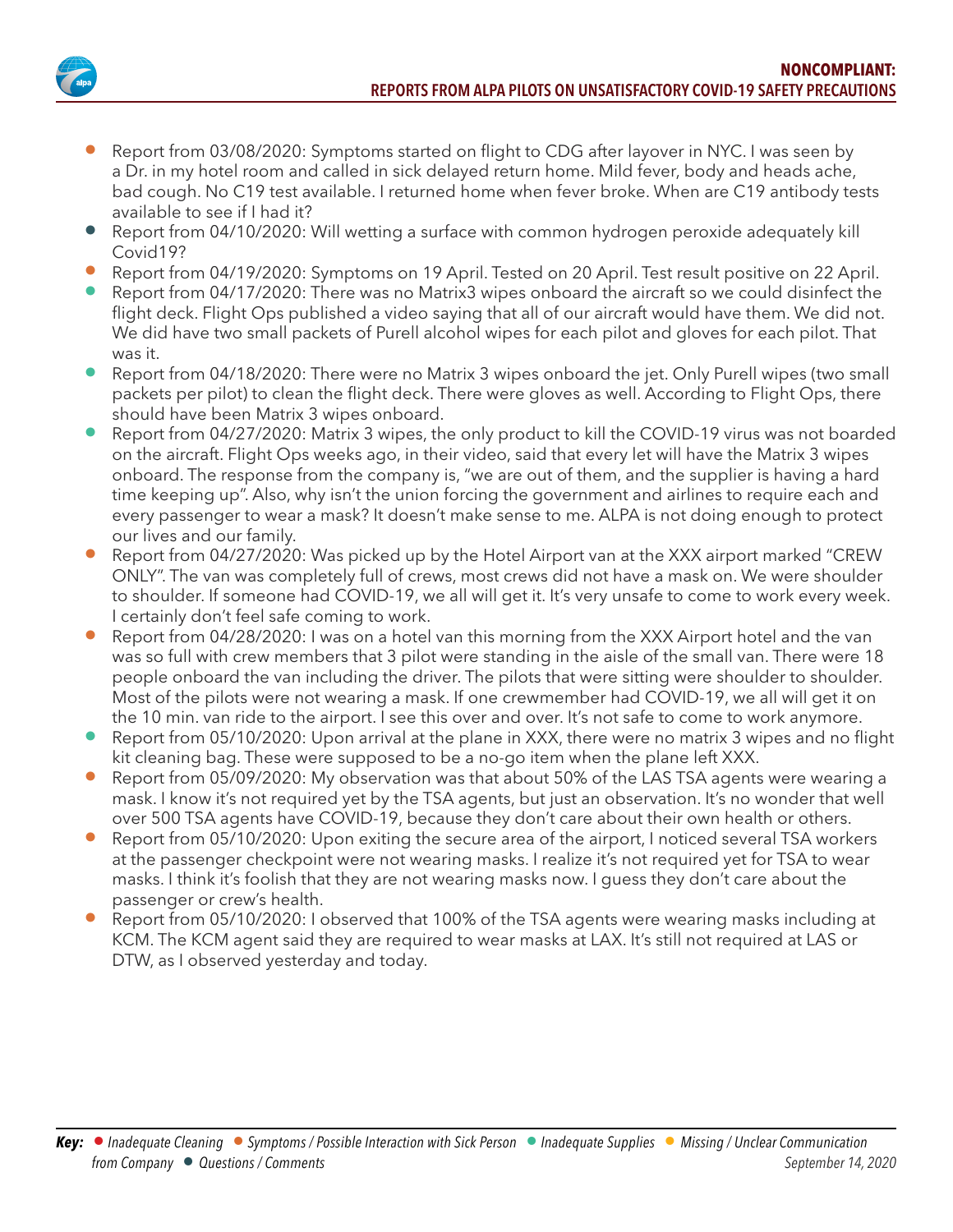

- Report from 03/25/2020: I am reporting now because I and my family were tested for the antibody via a blood test on May 12 and just found out today May 14 that I was positive for the antibody. My family members were negative. I was never tested for the virus. Before it was revealed that loss of taste and smell was a symptom, I did lose my sense of taste and smell on the day of our return flight from XXX to XXX. I realized it when I got my crew meal in the cockpit, with no other real symptoms. In fact I had my temperature taken at the airport in XXX upon arrival and had no fever. I flew one more trip after that to XXX and back to XXX on April 1-2., thinking I was fine. Still with no other symptoms. I started to hear shortly after that trip that loss of taste and smell was an official symptom. I lost sense of taste for approx 12 days (starting March 25) and lost sense of smell for approx 3 1/2 to 4 weeks. I have been completely back to normal since approx April 22. I did self quarantine at home after returning from XXX for about 3 weeks around my family just to be safe, even though I had no other symptoms. The next time I went to work was May 14 for recurrent training, so I have not had any exposure to COMPANY personnel. I'm not sure if this is important to report at this time because it has been so long, but thought the data may be relevant.
- Report from 05/15/2020: How is it that we are not regularly tested for Covid since we are considered essential front line employees and are potentially exposed to the virus every day at work?
- Report from 06/03/2020: I went into the XXX pilot lounge at 4pm. I was the only person in the place with a mask. I even saw a Chief pilot talking by the computers with no mask. The pilots are careless!
- Report from 07/15/2020: Why don't they install a plasma filtration system and use the anti viral properties of the ozone scrubbers to lower virus in the air?
- Report from 07/27/2020: My Navy Reserve squadron had a COVID outbreak and the Commanding Officer directed everyone to self isolate for two weeks. I am trying to find the process to notify the company of this falls under the government quarantine part of the LOA. My issue is that I am supposed to go to CQ tomorrow, so need an answer quickly. Thank you.
- Report from 07/31/2020: I would like to make mention for the association to possibly gather more details or if others have expressed concern or issue. In the month of July I have flown a normal schedule. Approximately 75 hours of flying. I have concern that chemicals and disinfectants being used in the aircraft cleaning process are causing and irritation issue for me. During flight operations I am noticing a throat irritation that causes dryness, allergy type draining of the nostril and back of throat. I ensure that I am not on board the aircraft during sanitation process itself.
- Report from 08/12/2020: I was very sick in February before COVID testing was readily available. I have since had two antibody tests and both came back positive. Recently I have developed a cough that is similar to my COVID cough. But I am not sick and I've been tested for active COVID and it was negative. So I'm wondering if this cough is an after effect of having COVID. Are there any post-COVID effects noted anywhere? At what point should I go back to a doctor? I've had this lingering cough for a couple of weeks. Also does ALPA have any resources for donating plasma for antibody help?

• Report from March 2020: There is poor communication regarding the cleaning of aircraft. There was a potential case on a JFK to XXX flight but since the case was never confirmed positive we are unsure if the aircraft was ever cleaned.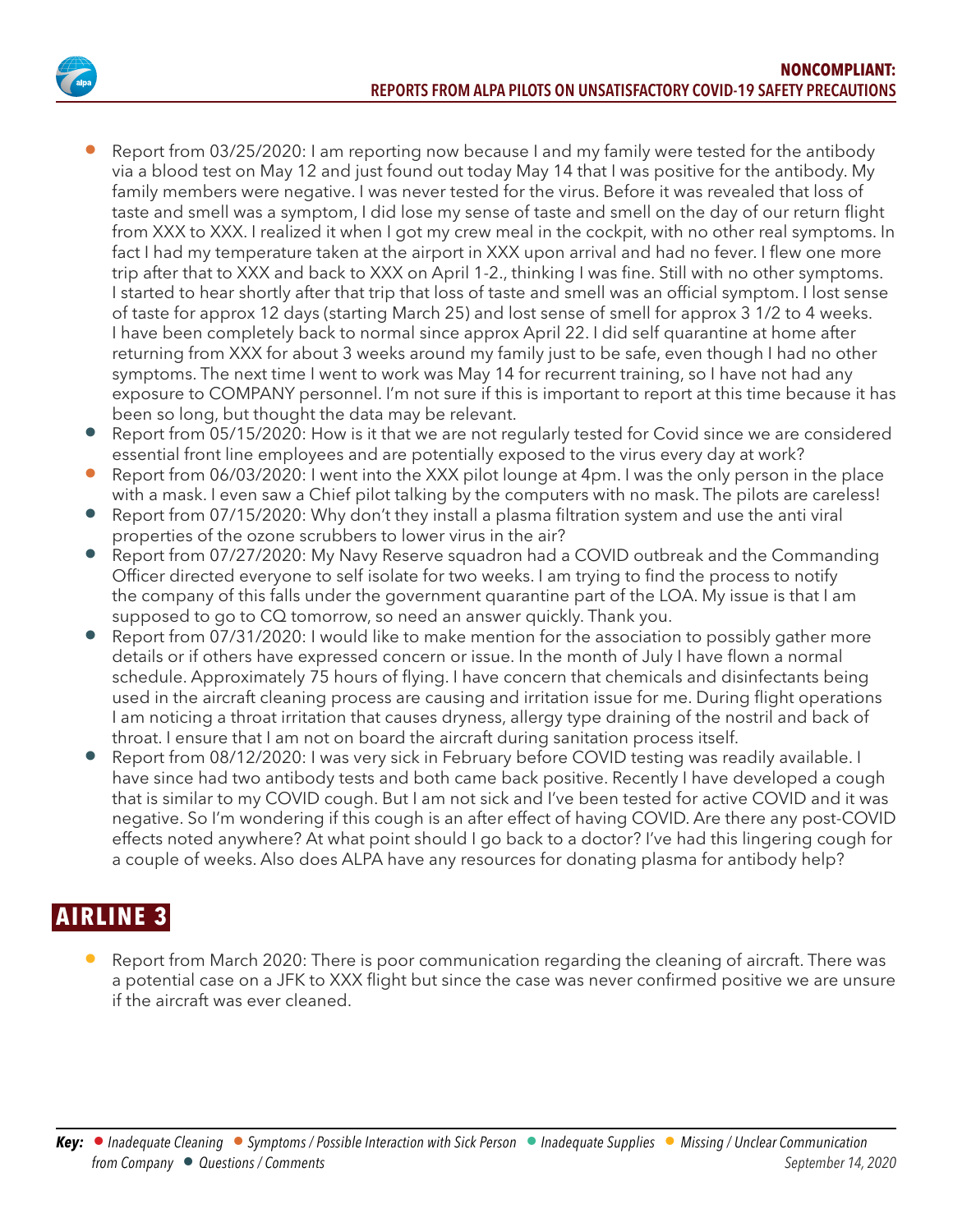

- Report from 04/15/2020: Airline 4 is unable to answer any questions regarding the cleaning process or materials provided to crews. We are unsure if there is communication problems with the company or if they are still working on a plan of action.
- Report from 04/17/2020: I was tested for Covid-19 on Friday, April 3rd and confirmed positive on Tuesday April 7th. Feel free to call me any time.
- Report from 03/19/2020: As requested by recent email, I am submitting this DART relating to SAFO 20009. I contacted the company scheduling department in the evening of March 19 by telephone that I was ill & headed to the ER and would not be available for work the next day. The ER diagnoses me as having COVID-19 (later proven correct when a POSITIVE result occurred on my test kit from the ER). I called scheduling again in the early morning of March 20th and advised them that the hospital as well as the local Health Department had advised me the entire crew should be considered infected. Scheduling did not remove the rest of my crew from their flights and they continued the rest of the 4-day trip. The company did not advise anyone I had flown with of my diagnosis and their probable infection. I was forced to try and reach out through friends of friends and other non-standard sources to contact the multiple pilots and flightcrew members I had flown with to advise them of my confirmed positive infection. The company refused to remove these pilots from work, and most of them continued to be scheduled for work by the company. I believe one or two utilized their sick time and own expense to not go to work. I tried to have the company advise my crew members by asking for it over telephone and by email several times. This never occurred. Attached is one of my emails I sent to the company advising them the health department had contacted me asking those crew members to be quarantined or at least advised of their possible infection.
- Report from 04/23/2020: No sanitizing wipes of any kind were available prior to our flight today. I have been off and away from airports since 3/25 so I don't know if this is a recurring problem. The flight attendant implied they almost never can acquire the wipes. My first officer mentioned that she had not seen any coming from the company but had gotten some from her previous captain, who had brought his own from home. This is why we need the FAA to enforce having the necessary cleaning supplies and/or cleaning the cockpit between crews. Without enforcement we will be unlikely to get the supplies we desire.
- Report from 05/01/2020: Flew Flight XXXX into Buffalo and deadheaded out on the a/c as it returned to ORD. No specialized cleaning was done in the cabin nor was there any cleaning of the flight deck. Crew PPE has improved. Each segment is provided with four masks, rubber gloves, and four alcohol wipes.
- Report from 05/03/2020: Company did not enact enhanced cleaning procedures promised during an aircraft turn from airport XXX to airport YYY. Observed as a deadheading passenger and the inbound operating captain. Company is supposed to be providing PPE per segment (masks, sanitizer wipes, sanitizer gel), but it was not provided on this flight segment and appears to be provided inconsistently. Company adherence to enhanced cleaning procedures is in need of improvement.
- Report from 05/09/2020: At the out station the cleaning crew came on and "wiped" down the plane before the customers boarded. It seemed to be Clorox or at least in a Clorox bottle which seems like a good start. The problem was the only part of the passenger seats that was wiped down was the seat itself. Not the area that passengers touch constantly, such as seatbelts, window shades, arm rest etc. Also the entire plane was supposedly wiped down in less than 10 minutes which I find impossible since it takes me over 10 minutes to wipe down the things I touch in the flightdeck.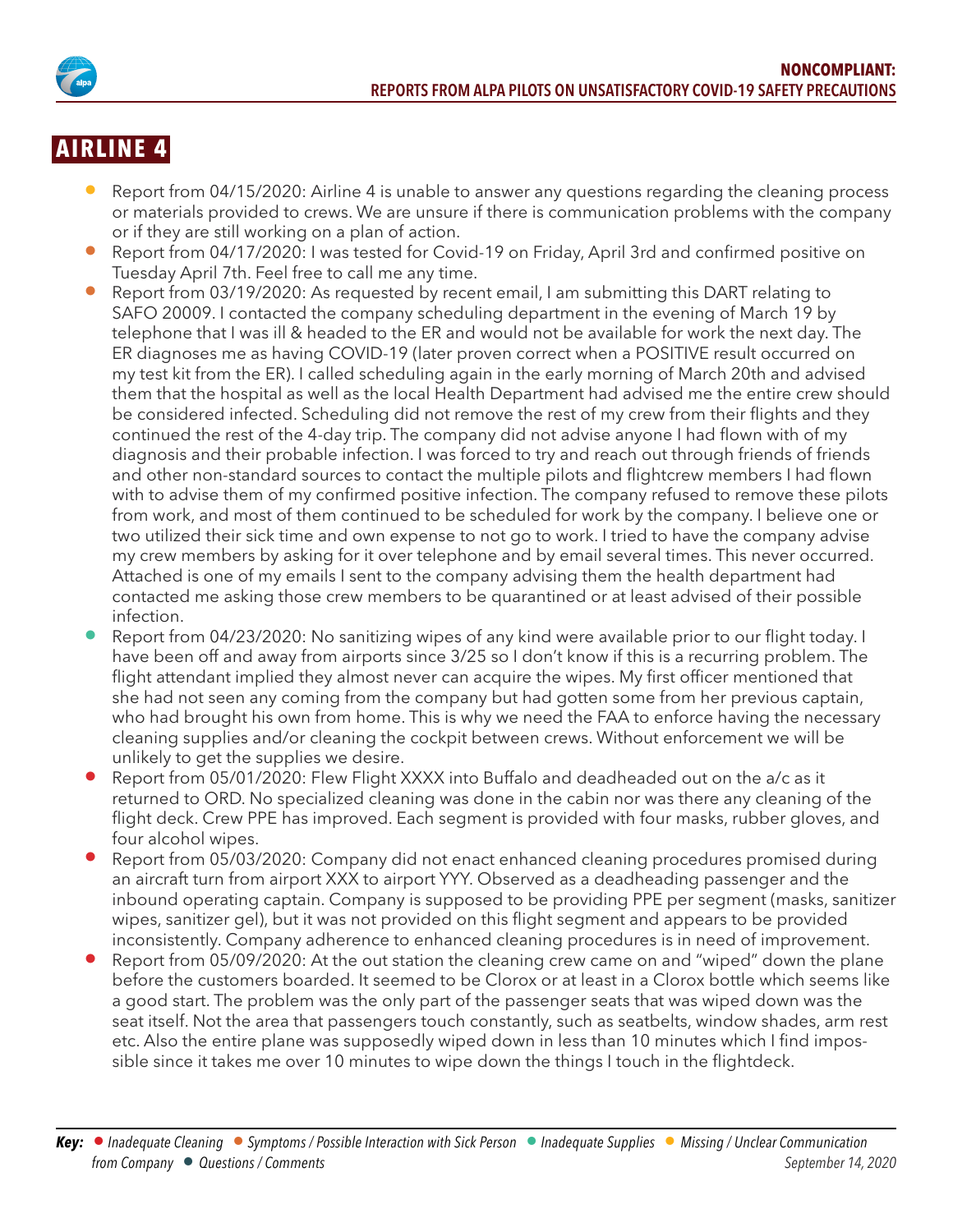

- Report from 05/09/2020: The company only continues to provide limited sanicoms to wipe down the cockpit and headsets for each day. With multiple aircraft changes the ability to disinfect the flight deck after another crew. My crew also went to the CPO to refill a company given bottle of hand sanitizer and we were told it is only for XXX crew members only. I find this incredulous since our flying brought us into XXX through out the day multiple times. Where we are based should have no effect on being about to obtain cleaning products for our health when our trip locates is in a different base for work.
- Report from 05/15/2020: In base the aircraft between passengers was not disinfected despite having over 70% capacity on the previous flight.
- Report from 05/15/2020: Today flying from an out station into base we ended up having a tight turn which lead to not enough time to obtain wipes. The company is still only distributing sanicoms and Ops has no supposed access to any of these wipes. So on this tight connection we had no option of walking to another terminal and obtaining wipes from the chief pilot. Therefore leaving no opportunity to have wipes to sanitize the headsets and flight deck.
- Report from 05/14/2020: Enhanced cleaning procedure not performed prior to boarding. Cleaning crew sent only one cleaner who wiped each seat with the same rag, did not clean tray tables, and did not clean flight deck.
- Report from 05/17/2020: Enhanced cleaning procedure was not initially performed. Requested cleaning procedure be performed in cabin and flight deck directly with cleaners on board who made a call from the jet bridge phone to their supervisor, then performed the procedure.
- Report from 07/05/2020: On the last leg of my trip, I started to notice symptoms of COVID-19 which included lack of smell/taste. Tested positive the following day.

- Report from 04/13/2020: SaniComs are still being provided to pilots. SaniComs not on the approved list.
- Report from 04/15/2020: The training center does not have a good process set up for instructors and there is a need for detailed cleaning guidance that matches the products being provided.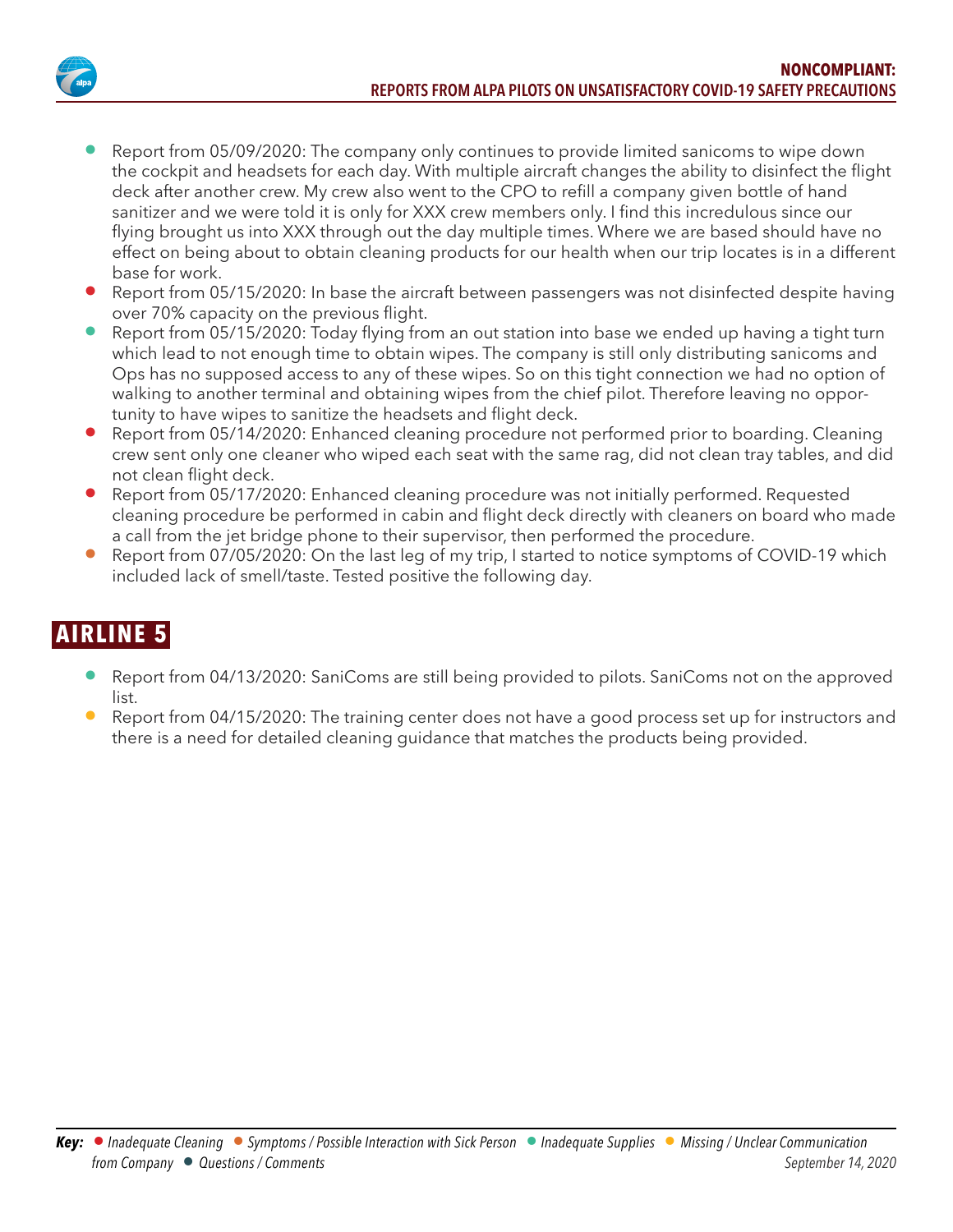

• Report from 04/20/2020: I flew the same airplane for two days. We arrived back from XXX around 1500L in YYY. After the passengers de-planed, two cleaners came on the plane wearing gloves only and had nothing else with them. They were on and about to get off the plane in less than 5 minutes. I asked the FA to ask if they were there to clean and she said yes. I asked the cleaners if they were going to disinfect the aircraft. They both looked at me with wide eyes and said they didn't do that and they thought someone else would. I asked the ramp agent if he knew who would come out to clean the plane. He said he wasn't sure and would follow up for us. I went back to the gate around 1830 to go to the plane. I was curious of the new procedures and wanted to make sure we had enough time to make sure the plane was properly cleaned for our passengers and other crew members. I asked the gate agent and they told me they didn't know if it was cleaned and I went downstairs to try and get on the plane early. I waited at the boarding door until 1920 for the gate agent to show up. I finally found someone to let me on the plane. After talking to Ops they told me the plane was cleaned at 1515, so it was the two cleaners who came out earlier with their gloves only and no cleaning material. I asked if they could verify if the plane had been cleaned and disinfected according to the new protocol, no one knew. The flight attendant found trash in the seat backs so we decided that it would be best to have the plane cleaned again to be safe. At one point Ops called us back while we were waiting and asked if the FA told the cleaners to leave because the plane was fine. We did not see any cleaners to tell them, they showed up around 1950. After talking with one of the supervisors, I was informed that the two agents that came out to the plane did not know the cleaning protocol so the plane was NOT cleaned or disinfected. We were told that they are only supposed to wipe down the tray tables on turn cleans. They told us the other cleaning machines were too big to fit on the plane so they never bring them on the aircraft. The cleaners wiped down the aircraft and followed the information that was provided to us via the company in my messages. They left us a virus kit. We boarded the aircraft and left for ZZZ 12 minutes late.

- Report from 03/31/2020: Cockpit cleaning is nonstandard and the contractor has been witnessed not cleaning the cockpit but reporting otherwise. There are multiple accounts of visibly dirty cockpits being reported as "cleaned."
- Report from 03/27/2020: Adequate hand sanitizer is not available on aircraft despite no sink or soap onboard. When there is hand sanitizer, it is not an alcohol based solution.
- Report from 04/12/2020: The government in China is using invasive procedures on crews when entering the country. They are being bussed to the passenger terminal to wait in crowds to be tested and on some bases they are being sprayed with unspecified chemical mixtures to ensure they are disinfected. Some of the chemicals used are eye irritants and the percentage of chemical used in these sprays is unknown. Crew members who are currently being isolated in hotels are being pressured to join the government's isolation camps. This directly contradicts the guidance provided by Airline 6 management and crews are left "on their own" while trying to navigate the process. Airline 6 security was not accessible during this process for some flight crews despite their commitment to oversee the health clearings.
- Report from 04/09/2020: Social distancing in the flight deck is not possible. Should it be mandated to wear cloth or mask protection to prevent the escape of particles from the mouth. Asymptotic crew members may unknowingly spread the virus. I recently purchased the enclosed items to wear next time I work, a suggestion made to me by my two daughters who are medical professionals. Website buffusa.com, known as multifunctional headwear. This headwear can easily be slipped down to the neck in case the O2 mask needs to be immediately used.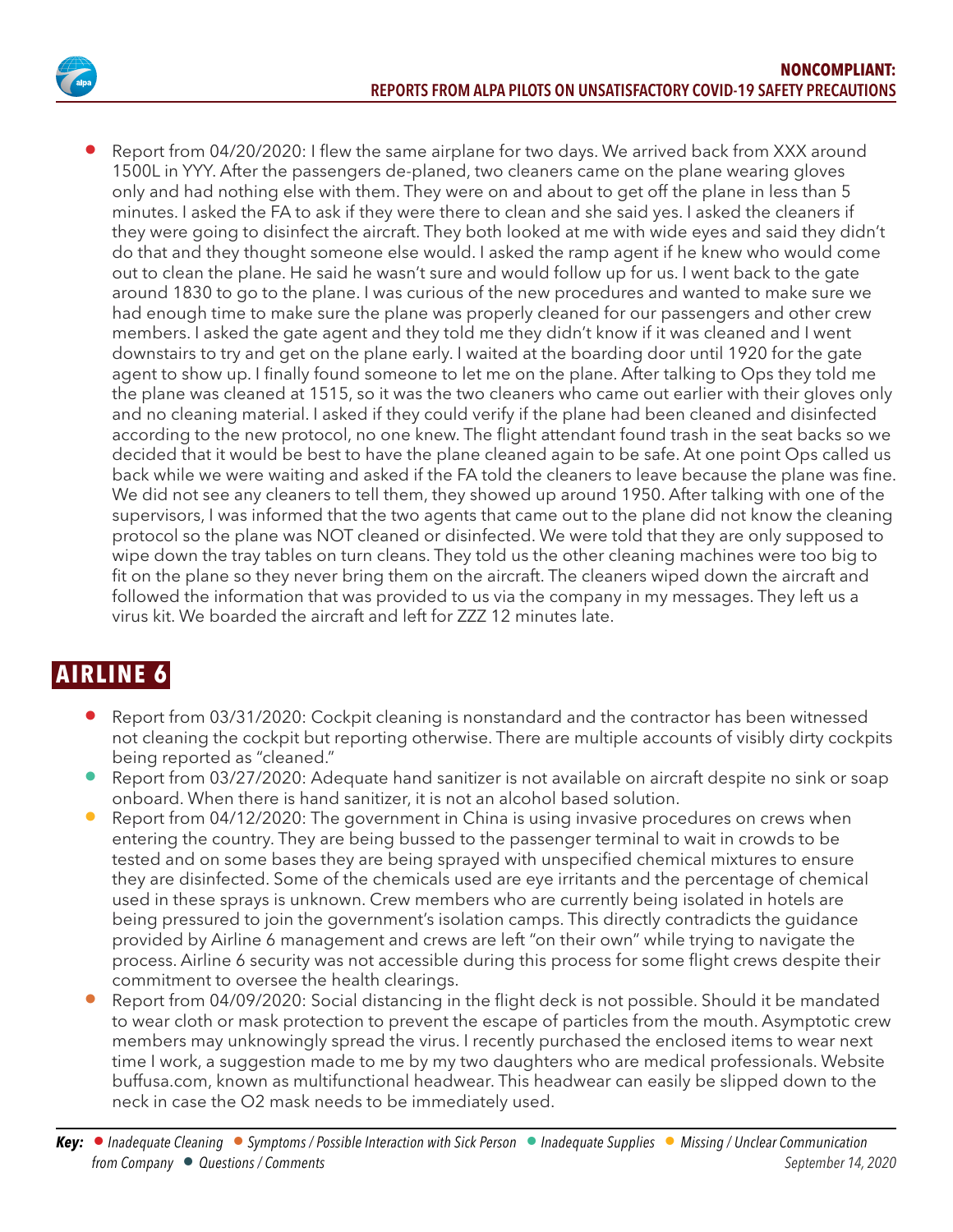

- Report from April 2020: SaniHands are still being used to clean the cockpit and are not on EPA list N of approved items.
- Report from May 2020: Our training department resumed CQ ground school and the instructor attempted to lead the group in donning emergency equipment while we have an exemption to use alternate means to satisfy the requirement during the pandemic. The instructor was unaware of the exemption, and this is after the pilots were informed via email that alternate means would be in place for our safety. The MEC has addressed the company directly. Additionally, the company will provide face coverings for crew, but the hour at which [a pilot] was dispatched, there were no masks readily available, nor was anyone available to assist him. We will now be able to procure masks from Inflight supervisors, but communication on this has not been published yet. We are currently awaiting a response from the company on a myriad of safety concerns regarding their COVID-19 preparedness plans and policies, and we have grave concerns that our pilots will not be adequately protected or educated on how to protect themselves, based on the company's communications to date.
- Report from May 2020: Another point of concern is tracing and tracking crews with exposure to COVID-19 and ensuring CDC guidelines are interpreted to handle the way airline crews are scheduled and replaced. Two days ago, a Captain was replaced mid-pairing after he was identified as having exposure to a Flight Attendant who tested positive for COVID-19. Scheduling did not remove and replace the whole crew, just the Captain. The replacement Captain was not made aware of the reason why he was being called in, further placing the burden of his protection from the virus on him.
- Report from July 2020: I'm not sure whether to file this under Health or Training, so feel free to forward as necessary. I am one of the many B717 pilots and instructors scheduled to attend CQ in [CITY] in August. The state of [STATE] is reporting an average of 3,000 COVID cases per day according to the Department of Health. In addition, the [County of training center] County Epidemiology Report indicates that of the 3,953 new diagnoses made between June 25 and July 08, the central portion of the county (city- metro area) accounted for 50% while the northern and southern parts accounted for 20% and 19% respectively. The report is attached to this DART. In addition, the Governor of [State] "...extended the state's COVID-19 restrictions, which strongly encourage the wearing of masks, but stopped short of requiring them in public, calling such a measure 'a bridge too far.' His order explicitly rescinds mask orders in such key cities as [Three cities] and, along with more than a dozen other local jurisdictions where similar directives have been issued. Given the rising number of cases and the lack of governmental mandate for preventative measures, what steps are being taken to ensure the safety and well-being of all pilots and instructors who are scheduled to attend training in [City]? Thank you for any insights you can provide.
- Report from July 2020: I have a quick question concerning the XX JUN 2020 crewmember exemption letter regarding the Governor's 14 Day Self Quarantine. I recently booked a hotel reservation XXX so my family and I can take advantage of the XXX Employee discount. I have since been scheduled to fly a 2 day trip to XXX prior to our scheduled reservation date. Can I please get clarification on my exemption as the exemption letter states, "Persons traveling from the State to perform critical infrastructure functions... Upon return to their [State] residence, such persons will NOT be subject to the self-quarantine so long as they wear appropriate protective gear and follow the social distancing requirements identified in Section III.D of this Proclamation." I fully intend to comply with the requirement to wear protective gear and will continue to practice social distancing, but I want to make sure I've properly interpreted the letter as it pertains to; (A) any refined crewmember/essential worker exemptions and/or restrictions and (B) the quarantine restrictions having been lifted for travel. Thank you.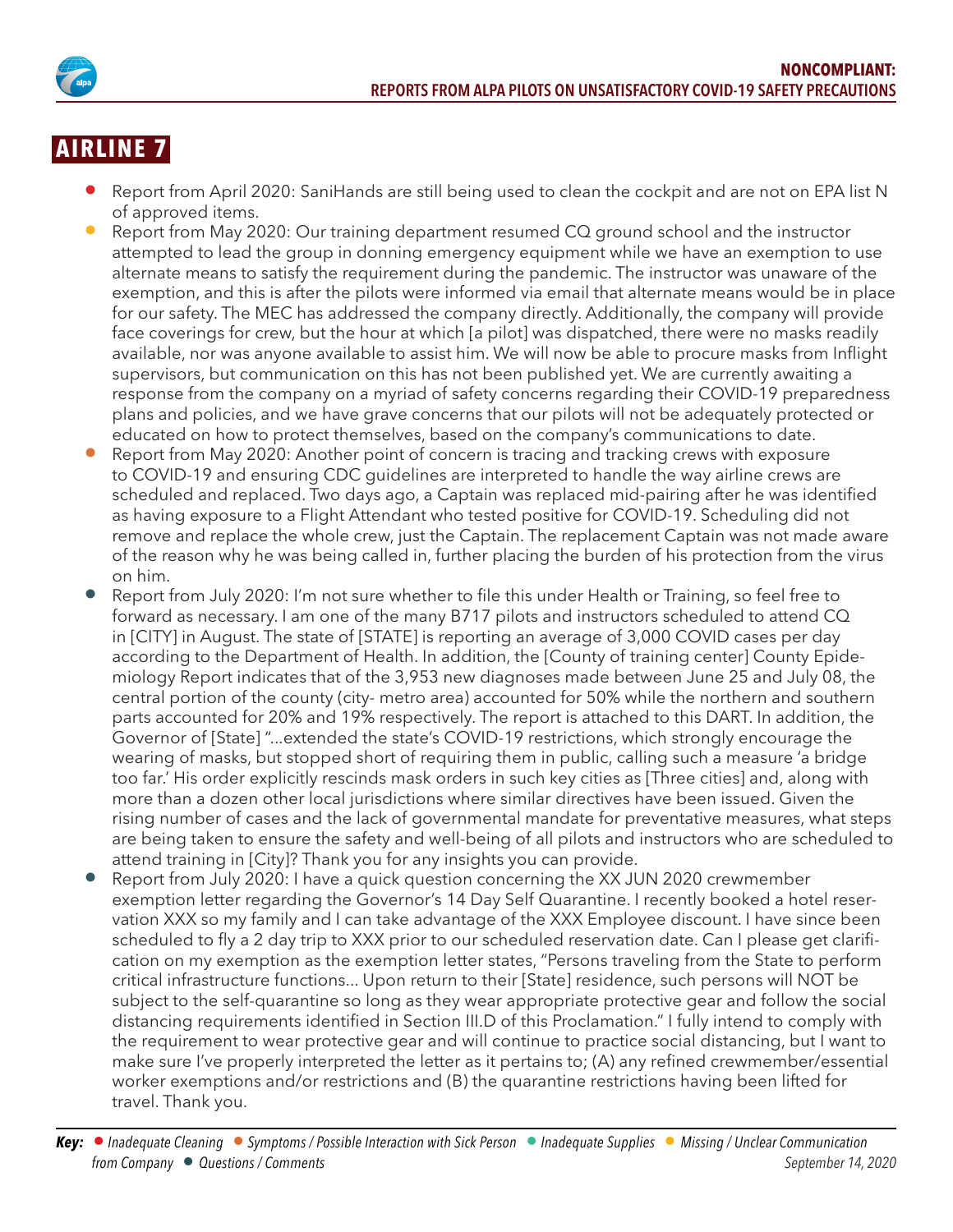

- Report from July 2020: In the event that a household member has COVID-19 symptoms and is awaiting COVID-19 test results, am I required to quarantine and am I pay protected even if the test comes back negative? I am asymptomatic.
- Report from July 2020: I have a question about the state quarantine. I'm a resident of XXX and have off from work until August 10th, so I travelled to YYY to visit a friend for a while. When I return to XXX, I just want to confirm that I'll be subject to the 14-day quarantine but can still go to work if called in. Also, when I return to XXX, would I be able to leave again for the YYY during the remainder of my days off for personal travel, or am I required to stay in XXX upon return?
- Report from August 2020: If commuting into XXX for work from the YYY before Sep 1 and I have a negative COVID19 test result, do I need to quarantine?
- Report from August 2020: I am concerned that the company is not being as proactive as needed when someone who tests positive for Covid-19 comes back to work. Maybe it's changed since then, but our ground instructor disclosed to us that they had tested positive for the virus a while back from the flight attendant training cluster, and he was not required to test negative before returning to work, only attesting that he was symptom free for a certain amount of days. I am not really concerned that I would get it now as it has been weeks since they "recovered", but it just seems not in our best interest to be sure they are ok before sending them back in to teach.
- Report from August 2020: I worked a XX flight yesterday coming back from XXX. I used the new web based platform to provide data to the officials at the State of YYY travel desk. They scanned my QR code that was generated from the website and said I was good to go. Last night I received a text saying don't forget to check in daily for 14 days. I think the program thinks I was a regular traveler. What should I do now?
- Report from August 2020: Arrived XXX Monday on flight ##. Completed the state online arrival forms prior to arrival and scanned their given QR code upon arrival. Indicated on the forms and upon arrival I was crew and was told I was still covered by the aircrew exemptions. However since arriving I've received daily texts and emails warning me to complete daily online checkins regarding my health. I have subsequent off [trips] however can't contact the state to remove me from these daily notices and verify if I need to complete them of not? Can you please advise what we're supposed to be doing right now with regards to these daily checkin requirements? Please feel free to call if anyone has advice on this topic. Thanks-
- Report from September 2020: I am scheduled travel to XXX for training at the end of September. I am also being Furloughed on Oct. 1st., a few days after my return. What are the quarantine requirements upon my return to YYY? How do exemptions apply if I no longer hold a Company ID due to Furlough?
- Report from September 2020: Over the last few weeks I've noticed that some flight attendants have been using the ZEP disinfectant designated for cockpit use only in the cabin. In the times that I noticed it the cleaner was used to clean various surfaces such as the passenger seats as well as the various galley surfaces. I chose to not immediately address the issue in the off-chance that there was a policy change. I spoke with the duty officer after the instance in question yesterday and I was told there was no change in policy however, the flight attendant managers disagreed that the bottle is to be shared. As of today, the same duty officer notified me that another flight attendant manager found the section indicating that the bottle was to be exclusively used for cockpit use. It seems that it might be necessary for e-mail notification to be sent out regarding the improper use of the disinfectant since it is solely intended for pilot use.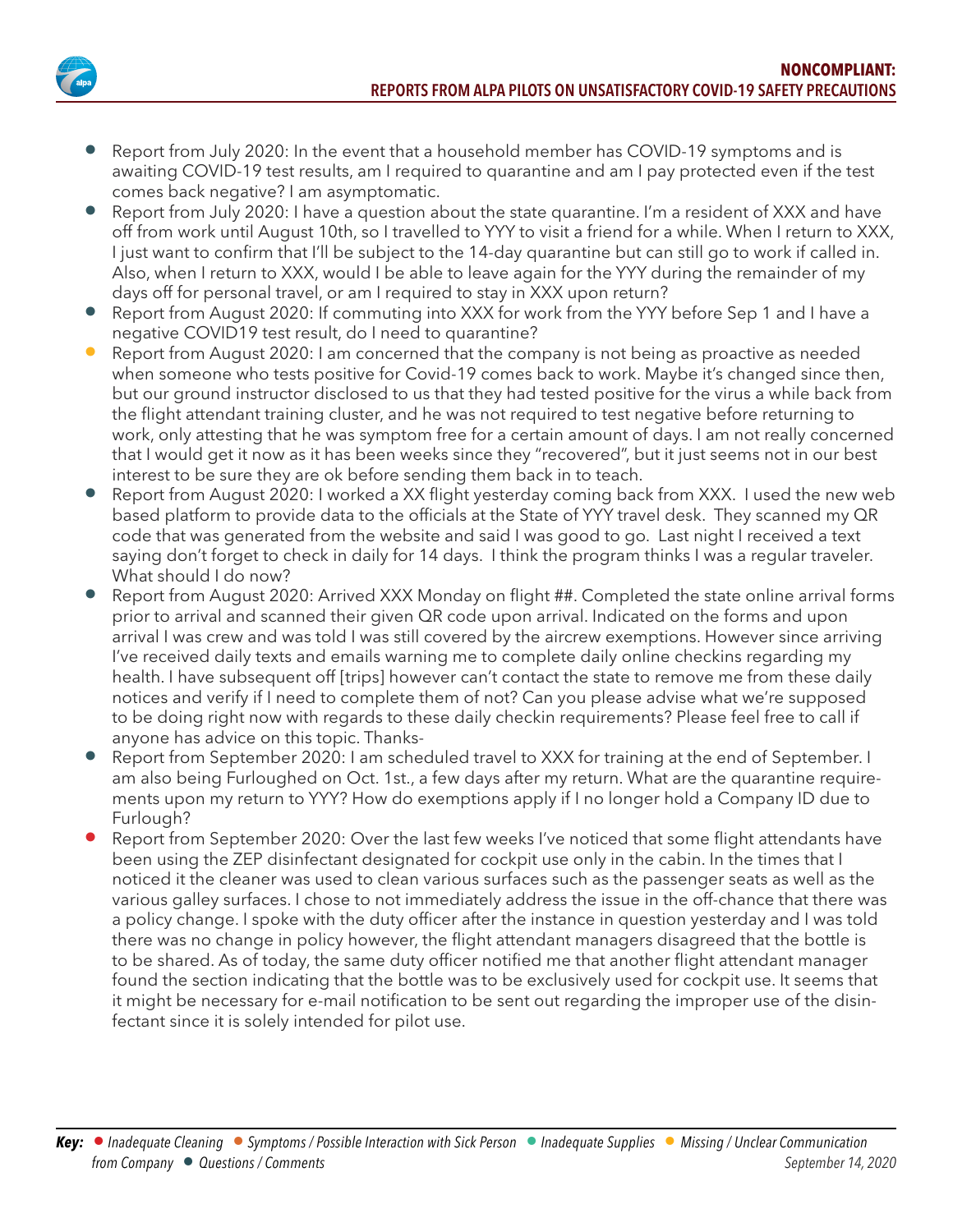

- Report from 04/14/2020: Flight Decks are being cleaned on RONs however there are complaints of visibly dirty cockpits after cleaning. There is no way to verify that this cleaning is happening or that it is effectively done.
- Report from 04/14/2020: There are no 70% alcohol wipes available and the higher concentration wipes are being delivered in very small rounds.
- Report from 04/14/2020: The Sani-Cide EX3 that is also being used directs that there is a 10 minute wait time prior to wiping the chemical off, however, Airline 8 task cards do not instruct to do this.
- Report from 03/25/2020: Flight attendant didn't call in sick out of fear of retaliation from the company. Ended up testing positive for COVID 19 days later.

### **AIRLINE 9**

- Report from March 2020: Crewmembers are reporting that management is not being clear when informing that they have come in contact with a positive person. Management is not instructing crew members of the 48 hour self-monitoring period nor are they informing these crew members in a timely manner (within 48 hours of possible contact) or thfie day/time when they might have been in contact with a positive case of COVID19.
- Report from 05/09/2020: We asked for additional hand sanitizer from the agent passing out Safety kits and were told we only get the bottle we got in our first kit. Then we were given Sani-com.

### **AIRLINE 10**

• Report from 04/09/2020: Departing IAD the flight crew requested catering and specifically additional water bottles. 6 Crew on board (all with late shows following day)—Catering responded stating they are no longer supplying water in the larger bottles, only small bottles are to be handed out. Personally drinking about 3 liters of water each day, I feel we still need to have water bottles supplied to each aircraft. Public water in hotels is generally found in the hotel gyms (closed) and if there is public a public water fountain, would that really the best place for us to get water from? Let's do what we can to ensure catering continues to supply our aircraft as needed by both crew and passengers.

- Report from 04/08/2020: Airline 11 has started a marketing campaign regarding their steps to make the airline safer re: covid19. They have a video on their website (see above) where they use fogging technology. I would like to know what the name of the chemicals are that we will be exposed to, including the MSDS if possible. I would like to know what the side effects of these chemicals are regarding prolonged exposure. The company also claims that the Airbus 320 series aircraft completely cleans the cabin air every 3 minutes and I was wondering if the union has any information or proof to verify those claims?
- Report from 05/18/2020: Operated flight XXXX and XXXX on 5/18-19. Was not provided disinfecting wipes. None were available in the crew room and none were on board the aircraft. There were masks and a large bottle of hand sanitizer in the crew room, but nothing to wipe down the cockpit.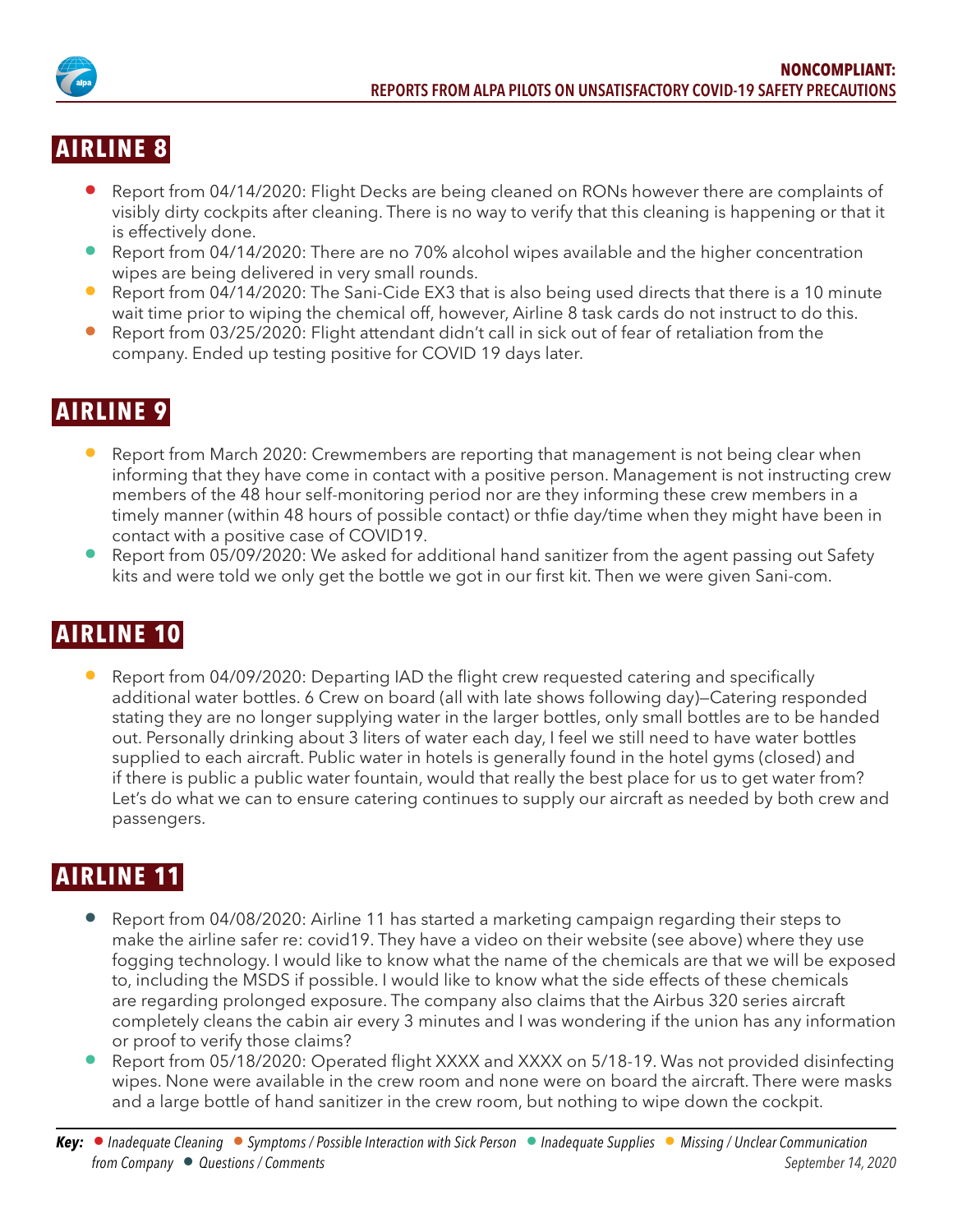

- Report from 05/27/2020: I feel like the company is doing a good job providing face masks. The health issue is not with the company but rather flight crew not wearing masks. Masks do not protect the wearer. They mostly protect those around the person wearing the mask. Therefore, if the captain chooses not to wear a mask even though the FO does, the FO is still at risk. I spoke with a fellow FO flying a line in May and he says masks come off as soon as cockpit door/cabin doors close. If I bring Covid home from work, I have members in my household who would be potentially hospitalized or worse by this virus. I am holding a reserve line in June. How am I to protect myself if crewmembers do not choose to wear a mask? I understand that the union's specialty is mediating with the company but what are we to do if the problem is within our own ranks because people don't research/understand how wearing masks is in effective mitigation tool for mitigating this virus?
- Report from 06/15/2020: My airline claims to screen temperature of all crew members. Screening is conducted by gate agents prior to boarding. The captain of my last trip gained his own access to the aircraft prior to the gate agent reporting for the flight, and she never went down to the aircraft to screen his temperature.
- Report from 08/01/2020: My airline says that masks must be worn by everyone, the only exception is children under 2. What about people with ADA exemptions or doctor's note? I don't care to get sued under an alleged ADA Violation.
- Report from 8/15/2020: XXX shuttle from Hilton [location] @ 0730 am Monday 8/9/2020 was overloaded with crew members riding to work. Possibly 12 passengers in a 10-passenger vehicle. Seatbelt issue aside, can't claim to have felt comfortable with the shoulder to shoulder seating, although masks were worn by all. Is this proximity considered an acceptable and expected condition? Also curious about what hotels are doing to ensure shuttle cleanliness? Thanks.

Report from 04/23/2020: RE 1st VP Fox's email:

- Airline 12 encourages the use of masks as described.
- Airline 12 is supplying all items listed. Additional supplies are thermometers available for each crew member and for FAs gowns and safety glasses.
- Airline 12 lavs are well equipped—in the aircraft which have a portable water system. More than half the fleet does not have running water. Those a/c are supplied with hand sanitizer in a pump bottle.
- Here's where they're falling down a bit. It his pretty well left up to the crews (both pilots & FAs) to clean as we see fit. They have said that there will be allowance made for any time required by an individual to clean. My opinion: with the amount of time the aircraft are sitting on the ground at major stations, most are sitting at least 7hrs between flights, there's no acceptable reason that the cleaning crews can't be the ones doing this.
- As for regulator merely recommending these practices-well that's not enough either. As the Government has designated airlines as essential they also need to require certain behaviors be completed with while off duty as well. Such as using protective items when doing necessary chores such as grocery shopping.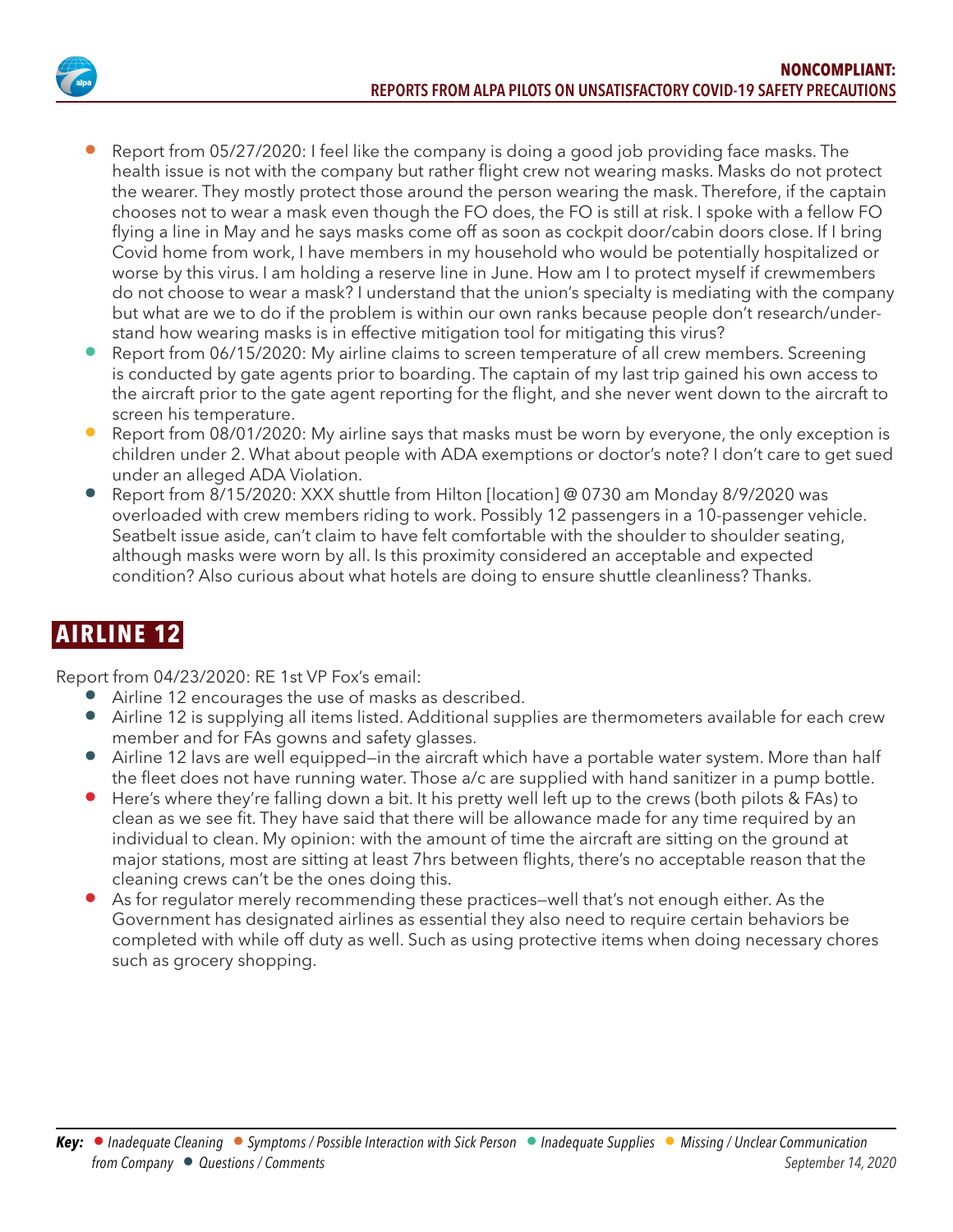

- Report from 04/08/2020: While passengers were boarding the aircraft, the flight attendant discovered that there were no gloves or hand soap in the lav supply kit bag. I called Ops for a complete kit but there was no response. Are gloves and soap required for passenger flight or is it just on availability?
- Report from 04/09/2020: Just wondering how to clean hotel pillows.
- Report from 05/27/2020: I observed a Discrimination of airline personnel during temperature checks at XXX at terminal X at KCM access. There are airline crews with the option for "voluntary" temperature checks and others which are "required" temperature checks.
- Report from 06/18/2020: From company email. It is not clear if PIC or FO can refuse a passenger who refuses to wear a mask after boarding and before flight. Additional concern is if a passenger cannot wear a mask due to medical condition, then I doubt they are healthy enough to fly. OpSpec says we cannot board persons in need of supplemental O2 and cabin altitude will be lower than on the ground. We are not a medical flight.

- Report from 04/09/2020: I'm a commuter, and the issue is about this recent change that crew members are not allowed to be assigned business/first class seats. My only concern is that this can put me around, and closer to most of the passengers in a given flight, and almost all the time on average. I was on a flight cltcut-off, where all of the seats except one in business were open, yet we (me and a couple other crew members) weren't allow to take seats in the front due to this new change. I'm completely against it, I still don't understand the benefit for this change, and don't understand how putting us essential crew members at higher risk by being around and closer to more people is something that is implemented for our travel.
- Report from 04/17/2020: XXX base is not staffed to receive masks all day and at XXX we do not pass through the base during a trip as we start and end there. I started my last trip 725 show time on a Thursday and no one was there. We either need to staff early to receive masks, be able to pick up in a different base or be able to receive masks at the end of a trip for our next trip.
- Report from 05/03/2020: Suggest that the company issue one extra Max at the end of a trip so that aircrew will have one to travel through the airport and pick up their allotted masks for their next trip/ reserve period.
- Report from 05/17/2020: My wife has been sick and after a trip to the ER, her along with the rest of the family have been directed to self quarantine for 14 days.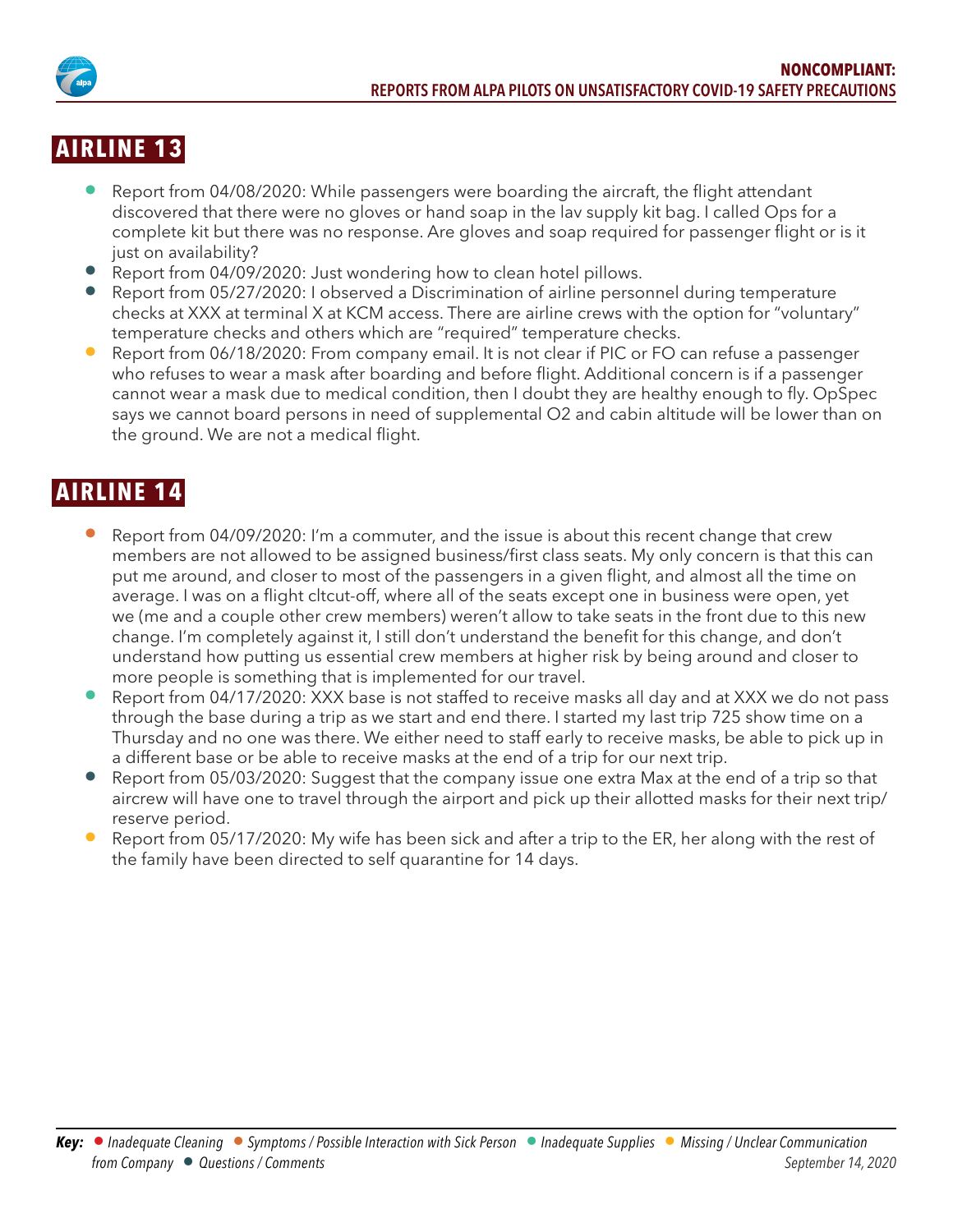

- Report from 07/03/2020: We had a XXX jumpseater out of YYY to ZZZ on flight XXXX on 7/3. Right at push time before closing the door the FA said there was a seat in the back so the XXX jumpseater took it. We changed the ACARS to reflect the change so the weight an balance was correct. However, we failed to realize that the open seat in the back was supposed to be blocked for social distancing. We acknowledged we were wrong for not verifying the seat was acceptable to be occupied and filed an ASAP on the mistake. After we departed the XXX jumpseater in the back refused to wear his mask. The FAs said they told him multiple times he had to wear it. Other passengers around the XXX guy that was not wearing the mask begun to complain to the FAs saying they were going to file a complaint to PARENT AIRLINE if she couldn't make him we are the mask. I found out about the XXX jumpseater not wearing the mask after we arrived in ZZZ. Everyone including the XXX guy had deplaned and left by the time the FAs told me about this. If possible we need to address the XXX jumpseaters that they have to comply with our policies if they want a ride. It makes us as a whole look bad to have a pilot in uniform in the back refusing to wear his mask after being told multiple times. Thank you for all you do for us.
- Report from 07/16/2020: Good evening. My Mother lives with me and she just tested positive for COVID-19. I called the chief pilot and they marked me as sick until I get tested. I don't have any symptoms but the chief pilot told me that I can't Non rev back home. I live in in Fort Myers FL. I don't know what to do. I need to talk to someone please.
- Report from 07/18/2020: I attempted to receive face masks and a thermometer from the crew room/ company offices in XXX at 9am prior to my show time today. The office door was locked and the front desk unattended. The posted hours say the office is closed today and the front desk has a sign up saying they are also closed. I was unable to complete the intellex COVID reporting app due to not being able to obtain a thermometer. This is the second time I've not been able to obtain a mask during normal business hours. See previous dart.
- Report from 07/25/2020: Still can't get access to company issued face mask or thermometer so I'm still unable to complete the intellex report with accurate data. Last week [Chief Pilot] told me to "do my best to self monitor." Which is what I will continue to do until I am on duty while the office is open.

• Report from 04/10/2020: I've contacted my MEC Vice Chair on April 7th 2020, and Base Chief Pilot on April 8th regarding the quantity and distribution of Airline 15 Pilots and Flight Attendants who've tested positive for C19. I've not received an explanation from either of these first points of contact. Nor have I seen any corporate communications detailing the extent to which C19 is affecting both groups. At this point I feel as though the pilot group is deliberately being left in the dark. The first, most obvious question is WHY? Is there a disproportionately high number of employees affected by the virus which management wish to conceal? Some might dismiss me as paranoid but I'm not the only member of this labor group asking the same questions. Therefore, I tend to think it's a fairly reasonable question given the circumstances. I know for a fact that this information is being collected and monitored closely. I think we deserve to know the truth about the extent of the viruses effect on our unique work environment, and co-workers heath, so we can make informed decisions moving forward.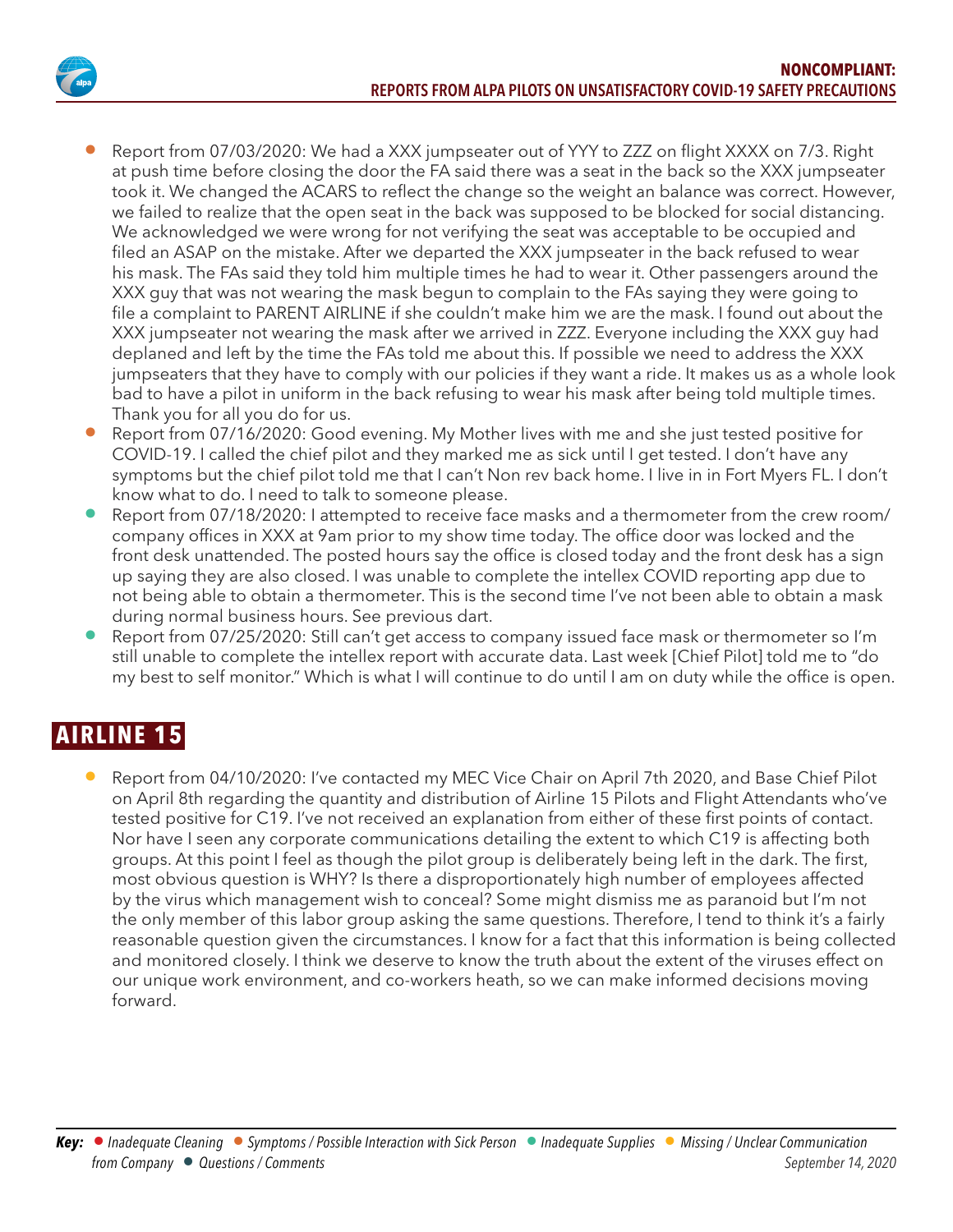

• Report from 06/17/2020: This is just a general question, not particular to any single flight. FYI, I emailed the XXX Chief Pilot this suggestion back in March and while I think he forwarded it up the chain but I do not know of any further action, XX did not change any SOPs. COVID is spread through the air, and in an airliner cabin you have a lot of people in a confined space. For my airline, there has been no change in SOP regarding PACKS/airflow. I know that a lot of aircraft are equipped with HEPA filters, but from a risk standpoint, what is lowest risk: 1. Continue with current SOP regarding PACKS/ airflow 2. Always have PACK flow set to high in your aircraft regardless of occupancy to have max airflow circulating 3. Have PACK flow set to high and keep cabin recirculation fans off, so that cabin air isn't recycled at all, rather all air is new air coming in from the outside. If ALPA did an analysis and came up with a recommendation here, it would be beneficial to helping stymie the virus spread.

- Report from 04/09/2020: Hotel desk is refusing to move me or other crewmembers to a hotel location that isn't downtown in one of the hardest hit covid cities right now. I don't find it safe to have our crewmembers downtown.
- Report from 04/03/2020: Was exposed to another crew member in Shanghai that tested positive. Have been relieved from flight status for 14 days. No follow up from company or any medical personnel.
- Report from 04/08/2020: What is the FAA stance on pilot crewmembers wearing a facemask (such as N95) while at a duty station? Airline 16 is now providing masks at some domiciles. Are the pilots authorized to fly in seat while wearing the mask? Thank you.
- Report from 04/09/2020: A recent company communication indicated that some of our bases (with others soon to follow) are conducting temperature screening for COVID 19 upon arrival at the airport. If we are pulled off a trip for having a high temperature what will happen. Will be required to quarantine in place and if so who pays for our accommodations for the 14 days? Are we paid for the time away? Sick listed? Please provide dome clarifications.
- Report from 04/10/2020: What are practical guidelines for pilots returning home after flying to and staying at Covid epicenters such as Newark? In other words, what should we do to protect our families?
- Report from 04/14/2020: Being that we are regularly in a position to be exposed to COVID-19, and with Airline 16 system and crews large amount of China flying, is there any plan by the company to do antibody testing of aircraft crews as soon as these tests become available? It would seem to me that Airline 16 crews in particular, second only to medical personnel, have very likely already been exposed to/sickened by COVID-19. I and many others believe we have probably already had this. Will the union be pushing for this testing?
- Report from 04/14/2020: Worked flight AAA, XXX-YYY today. Upon boarding, my new routine consists of wiping down all cockpit touch areas with the company provided disinfectant wipes. There were none in the cockpit, I searched the locations provided by Airline 16, none could be found. I asked the FM if there was another location, he didn't seem to be interested in helping. I then called station operations and requested more wipes. There was a plastic bag of Purell hand wipes and some small alcohol wipes, both not suited to disinfect surfaces due to small size. I would have used them all. A follow up call to station operations for the Lysol wipes was met with what I would call disinterest. We were unable to secure additional company provided disinfectant wipes prior to departure. My CA and I used our personal supply, which are nearly impossible to replenish. No one seemed to think this was a problem.
- Report from 04/22/2020: Crew was not provided protection kit for cockpit flight AAA. Had to request it.